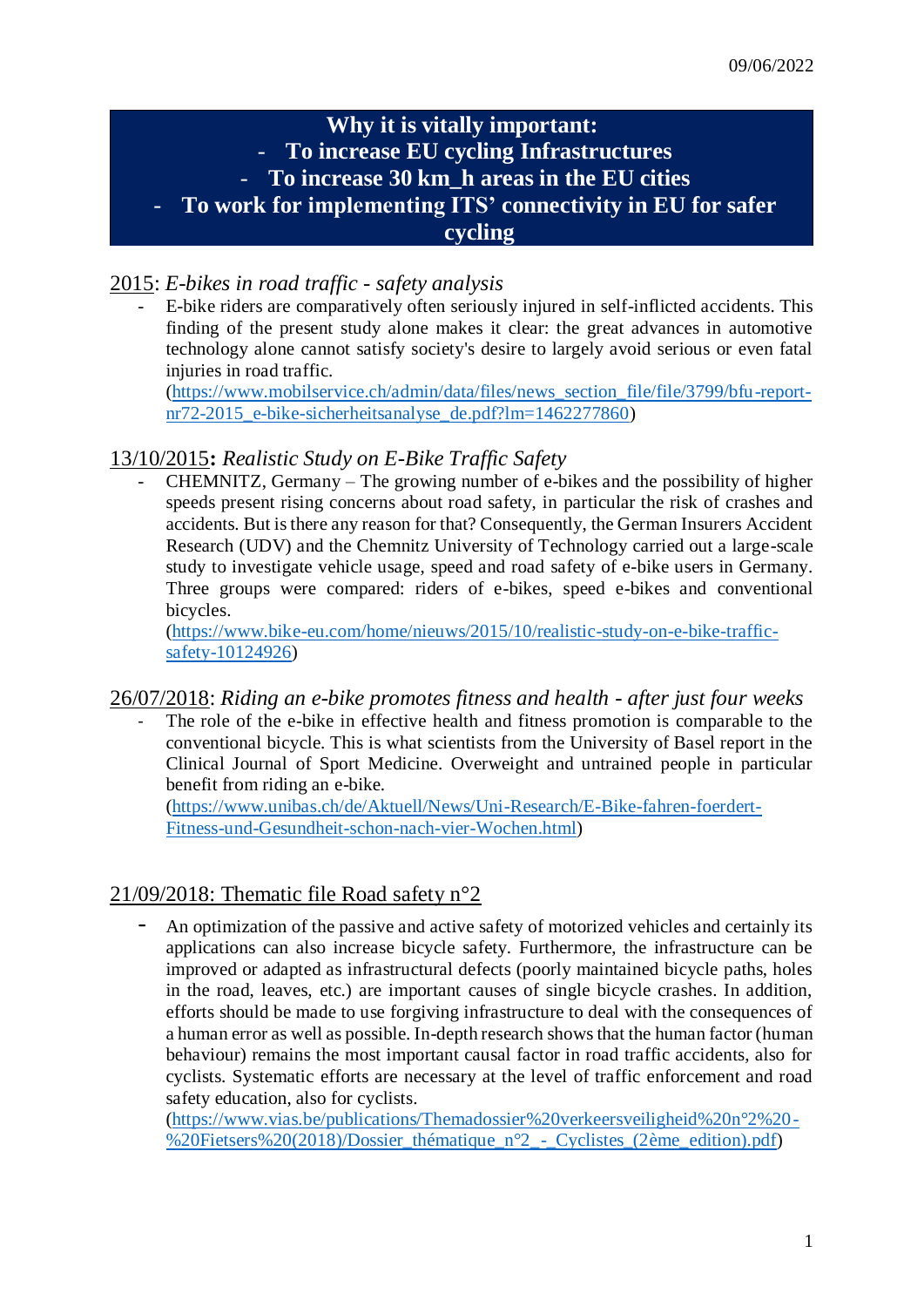# 26/03/2021: *Madrid falls off the bike: accidents rise 270% in 10 years*

Madrid is failing to take advantage of the winds blowing in favour of cycling mobility in Europe and other major Spanish cities. In the last 10 years, traffic accidents involving bicycles have risen from 340 in 2010 to 921 in 2020, an increase of 270%, according to data available on the Madrid City Council website. The increase in cycling has not been as dramatic. In the latest mobility survey conducted by the Community of Madrid in 2018, cycling accounted for around 0.5% of transport, a figure that had barely changed in the previous decade. Madrid already approved a cycling plan in 2008. And another one in 2017, because with time and lack of implementation, it "expired", according to cyclists' associations. All parties have shown, over the last 13 years, a more or less favourable disposition on paper, but neither the experts consulted nor the associations can explain why the capital has not yet given way to bicycles.

#### 28/07/2021: *Urban design: What is the "dutch junction" that protects cyclist?*

A few days after the death of a young woman aged 24, hit by a lorry in Boulogne-Billancourt (92), while cycling on the Issy bridge, many cyclists' associations are calling for the creation of so-called "Dutch-style" junctions. The first point "is to move the track away from the main road" in order to improve visibility for everyone, thus allowing cyclists and motorists alike to have "an extra second to react". The second point "is to cancel the blind spot". The "Dutch junction" will allow the motorist to make a 90-degree turn, so that he is not side by side but perpendicular to cyclists and pedestrians crossing. And the last one is "to install a hard protection that comes inside the bend", forcing motorists to slow down. Bollards that "cut off speed by creating a right angle". [\(https://www.cnews.fr/france/2021-07-28/amenagement-urbain-quest-ce-que-le](https://www.cnews.fr/france/2021-07-28/amenagement-urbain-quest-ce-que-le-carrefour-la-hollandaise-qui-protege-les)[carrefour-la-hollandaise-qui-protege-les\)](https://www.cnews.fr/france/2021-07-28/amenagement-urbain-quest-ce-que-le-carrefour-la-hollandaise-qui-protege-les)

#### 07/2021: *European atlas of mobility*

Europe is the continent where many forms of transport have been developed or brought to technological maturity. The free movement of people has made Europe grow together and has given rise to an ever stronger sense of cohesion. Cross-border mobility is a basic requirement for a united and interconnected EU at all levels. However, transport today accounts for almost 30% of CO2 emissions within the European Union. While it is imperative to reduce these emissions to combat climate change, our joint efforts must aim to create and maintain jobs in a sector transformed by electrification, alternative fuels, digitalisation and automation. At the same time, a transition in the field of mobility and transport can only be truly sustainable if it is socially equitable and fair. [\(https://eu.boell.org/sites/default/files/202112/AtlasMovilidadUE2021\\_FINAL\\_WEB.](https://eu.boell.org/sites/default/files/202112/AtlasMovilidadUE2021_FINAL_WEB.pdf?dimension1=ecology) [pdf?dimension1=ecology\)](https://eu.boell.org/sites/default/files/202112/AtlasMovilidadUE2021_FINAL_WEB.pdf?dimension1=ecology) [\(https://eu.boell.org/sites/default/files/2021-](https://eu.boell.org/sites/default/files/2021-12/AtlanteEuropeoMobilità2021_FINAL_WEB.pdf?dimension1=ecology) [12/AtlanteEuropeoMobilità2021\\_FINAL\\_WEB.pdf?dimension1=ecology\)](https://eu.boell.org/sites/default/files/2021-12/AtlanteEuropeoMobilità2021_FINAL_WEB.pdf?dimension1=ecology)

[\(https://eu.boell.org/sites/default/files/2021-](https://eu.boell.org/sites/default/files/2021-07/EUMobilityatlas2021_2ndedition_FINAL_WEB.pdf?dimension1=euma2021) [07/EUMobilityatlas2021\\_2ndedition\\_FINAL\\_WEB.pdf?dimension1=euma2021\)](https://eu.boell.org/sites/default/files/2021-07/EUMobilityatlas2021_2ndedition_FINAL_WEB.pdf?dimension1=euma2021)

#### 29/07/2021: *Why more cities across France are imposing 30 km/h speed limits*

An increasing number of French cities are cutting speed limits to 30 km/h in a bid to encourage motorists out of their cars, save lives and -- according to advocates -- reduce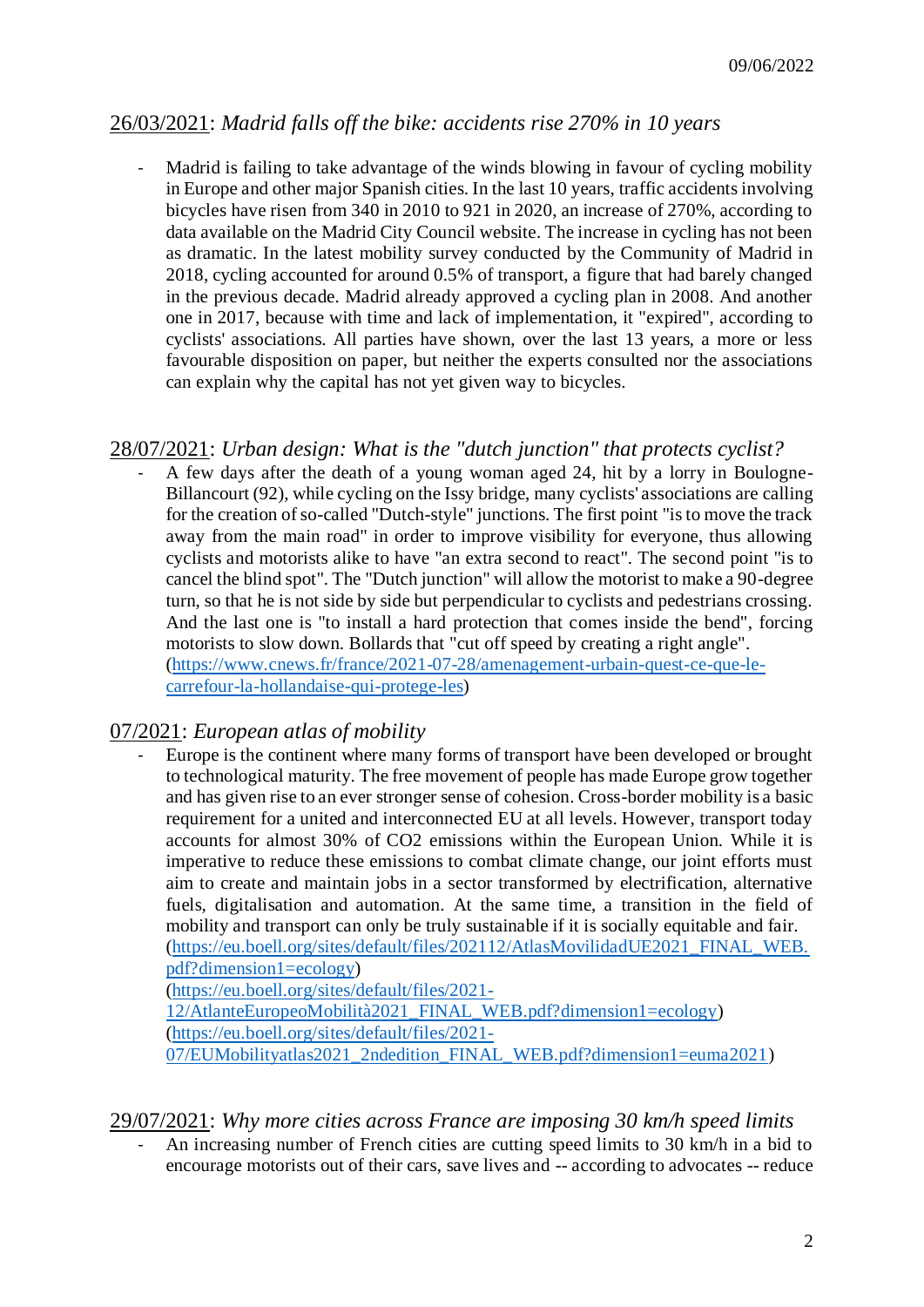pollution. The southern city of Montpellier – which already has a large pedestrianised zone in its very centre – is the latest to join the increasingly popular 30 km/h club. The lower speed limit will apply on all but a few thoroughfares from Sunday, August 1st. Speed limits have already been cut to 30kph in large parts of Grenoble, Lille and Nantes, while Paris is set to cut limits on many streets from August 30th. The speed reduction cuts braking distances from 35m at 50 km/h on a dry road to 18m at 30km/h — or from 28m to 14m in cases of emergency braking. "A person struck by a vehicle at 30 km/h has a 20 percent risk of dying, compared to 90 percent at 50 km / h. So it changes everything for road safety without really changing the journey times," according to Olivier Schneider, president of the Fédération des usagers de la bicyclette (FUB). [\(https://www.thelocal.fr/20210729/why-more-cities-across-france-are-imposing-30](https://www.thelocal.fr/20210729/why-more-cities-across-france-are-imposing-30-km-h-speed-limits/) [km-h-speed-limits/\)](https://www.thelocal.fr/20210729/why-more-cities-across-france-are-imposing-30-km-h-speed-limits/)

# 10/09/2021: *Tram tracks are deadly for cyclists*

This has brought back to the forefront this well-known problem: cycling in the city centre requires the necessary attention and dexterity on the part of the driver to smoothly and safely avoid all obstacles in the way, as there are no quiet, segregated cycle paths everywhere. There are often "problem streets" in cities where many accidents involving cyclists occur. This is usually due to the infrastructure, which does not allow for separate lanes for cyclists.

[\(https://gocar.be/fr/actu-auto/securite-routiere/les-voies-de-tram-sont-mortelles-pour](https://gocar.be/fr/actu-auto/securite-routiere/les-voies-de-tram-sont-mortelles-pour-les-cyclistes)[les-cyclistes\)](https://gocar.be/fr/actu-auto/securite-routiere/les-voies-de-tram-sont-mortelles-pour-les-cyclistes)

#### 24/09/2021: *Innovative technology to save cyclists' lives*

To minimize risk, there are now smart helmets that incorporate an SOS system to detect falls and accidents, turn signals and a brake light, an anti-theft system, a voice command assistant and a hands-free system to answer calls without having to take your hands off the handlebars. They are also resistant to rain, cold and extreme sun. The LIVALL helmet range. The LIVALL range of helmets - a unique patent in the world - which Traffic has already included in its DGT 3.0 working group to develop use cases for the connectivity of smart helmets with its mobility management cloud for all types of vehicles and to study users' expectations for improved personal protection. [\(https://www.abc.es/motor/reportajes/abci-innovadora-tecnologia-para-salvar-vida-](https://www.abc.es/motor/reportajes/abci-innovadora-tecnologia-para-salvar-vida-ciclistas-202109240200_noticia.html)

[ciclistas-202109240200\\_noticia.html\)](https://www.abc.es/motor/reportajes/abci-innovadora-tecnologia-para-salvar-vida-ciclistas-202109240200_noticia.html)

#### 06/10/2021: *European Parliament issues wake-up call on road safety*

Better infrastructure and more coordination: MEPs want more investments in infrastructure that would deliver on road safety, focusing on zones with the highest number of accidents. They call on member states to create National Road Safety Funds that would channel sums received from road traffic fines into road safety projects. To properly implement the next steps in the EU road safety policy, MEPs call on the Commission to establish a European road transport agency to support sustainable, safe and smart road transport.

[\(https://europeansting.com/2021/10/06/european-parliament-issues-wake-up-call-on](https://europeansting.com/2021/10/06/european-parliament-issues-wake-up-call-on-road-safety/)[road-safety/\)](https://europeansting.com/2021/10/06/european-parliament-issues-wake-up-call-on-road-safety/)

07/10/2021: *All Hungarian MEPs in Favor of EP's New 30 km/h Speed Limit Proposal in Residential Areas*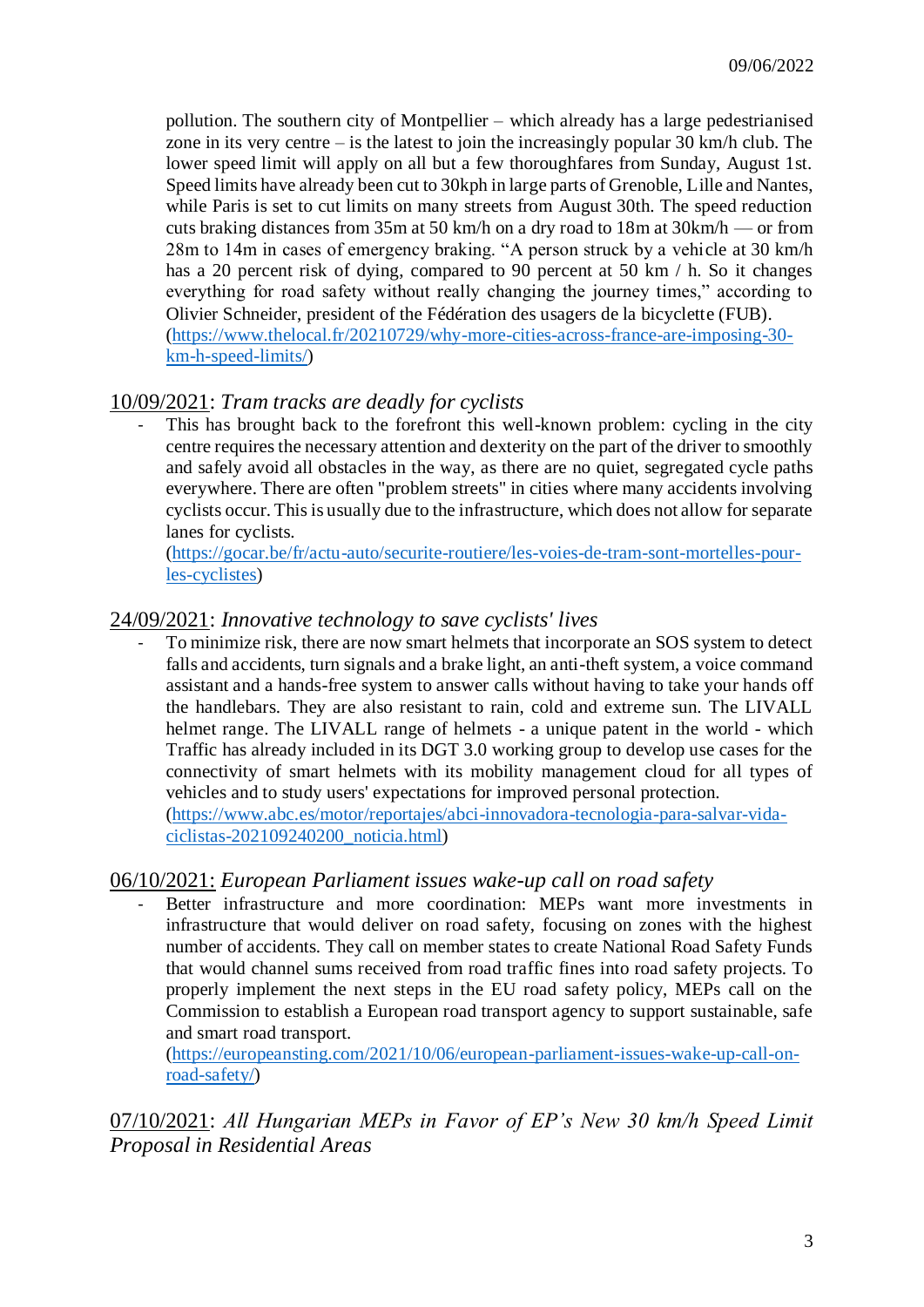Robust road safety measures, such as a 30 km per hour speed limit, are the way to reach zero deaths on EU roads by 2050, say MEPs in a newly adopted resolution on Wednesday. The proposal was even supported by all MEPs of Hungary's ruling Fidesz representatives, despite the fact that the party often lambasts the opposition leadership of Budapest for many of the capital's traffic-reducing restrictions.

[\(https://hungarytoday.hu/hungarian-meps-new-30-km-h-speed-limit-proposal/\)](https://hungarytoday.hu/hungarian-meps-new-30-km-h-speed-limit-proposal/)

#### 30/10/2021: *30km/h limits set to spread in 2021*

The city of Paris will extend 30 km/h limits to cover the entire city from 2021, and has launched a public consultation on the measure. The move puts into effect an election promises of the mayor Anne Hidalgo. Paris has had 30 km/h limits covering a wide area for several years. In neighbouring Spain, the government has said it is taking the next steps towards a legal change that could see urban road speed limits reduced to 30 km/h or lower across the country by next year. Discussions are also ongoing in the Netherlands about reducing default urban speed limits. The city of Bilbao has announced that it will be the first city of more than 300,000 inhabitants to have a 30 km/h limit across the entire city. Almost 90% of the city's streets already have the lower limit, but the remaining 50 km/h streets will now see 30 km/h put in place. Brussels, the Belgian capital, will also move to 30 km/h across the vast majority of streets from 2021. [\(https://etsc.eu/30km-h-limits-set-to-spread-in-2021/\)](https://etsc.eu/30km-h-limits-set-to-spread-in-2021/)

#### 23/12/2021: *Terranet launches innovative e-bike safety product*

LUND, Sweden - Terranet AB has made a major step forward in e-bike safety. The Swedish company developed 'BlincBike' which comprises a rear-view monitoring system that empowers cyclists to avoid accidents. The BlincBike system assists the bike rider in making smarter decisions on the roads by classifying the object, read the distance, and predicting the intention of the object. It helps them to keep their eyes on the road ahead and fits into any e-bike. A new class of a rear-view monitoring system can detect, track and classify objects by using AI-based computer vision, machine learning and deep neural networks.

[\(https://www.bike-eu.com/products-innovations/nieuws/2021/12/terranet-launches](https://www.bike-eu.com/products-innovations/nieuws/2021/12/terranet-launches-innovative-e-bike-safety-product-10141968)[innovative-e-bike-safety-product-10141968\)](https://www.bike-eu.com/products-innovations/nieuws/2021/12/terranet-launches-innovative-e-bike-safety-product-10141968)

#### 07/01/2022: *More sustainable trucks: bike and scooter friendly*

In addition to efficiency, another of MAN's innovations aims to avoid accidents with the most vulnerable users, such as pedestrians, bicycles and scooters. In Spain there are around 9 million users, including bicycles and scooters, as a result of the emergence of new mobility formulas. At the same time, the boom in logistics and e-commerce deliveries in the so-called 'last mile' has led to an increase in commercial and industrial vehicle traffic. And this coexistence suggests that in one out of every ten accidents involving bikes and scooters there is a heavy or light commercial vehicle involved, with blind spots being the main risk situation, according to DGT data. To try to avoid such accidents, MAN has developed OptiView technology, which eliminates rear-view mirrors and replaces them with a system of cameras and high-definition screens inside the cabs to provide a real driving aid.

[\(https://www.abc.es/motor/reportajes/abci-camiones-mas-sostenibles-respetuosos](https://www.abc.es/motor/reportajes/abci-camiones-mas-sostenibles-respetuosos-bicis-y-patinetes-202201070030_noticia.html)[bicis-y-patinetes-202201070030\\_noticia.html\)](https://www.abc.es/motor/reportajes/abci-camiones-mas-sostenibles-respetuosos-bicis-y-patinetes-202201070030_noticia.html)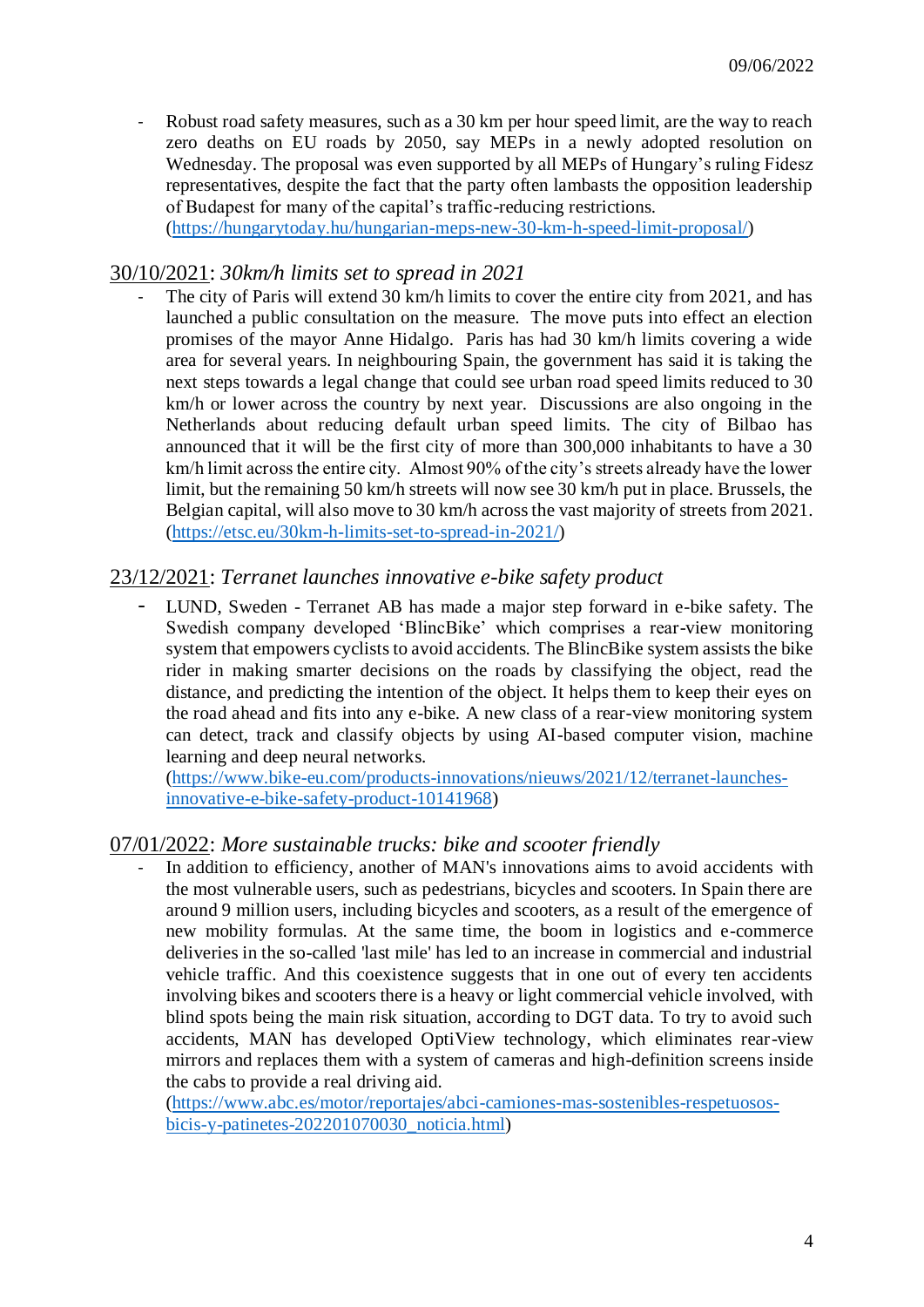#### 25/01/2022: *Report: The state of national cycling strategies in Europe (2021)*

This report provides a comprehensive overview, for the first time ever, of the status of national cycling strategies in 47 European countries, at a time of growing political interest across the world in cycling as a sustainable and healthy mode of transport. A national cycling strategy is a crucial policy tool for countries to develop and grow cycling's modal share at the national level, with all the positive impacts that this generates, such as cleaner air, healthier and happier citizens, more liveable cities and towns, better rural connectivity and more vibrant local economies. National cycling strategies are also instrumental if the world is to cut transport emissions quickly and effectively and avoid the worst of the climate crisis.

[\(https://ecf.com/files/reports/national-cycling-strategies-in-europe-2021\)](https://ecf.com/files/reports/national-cycling-strategies-in-europe-2021)

# 17/05/2022: *How to Make a City Safer for E-Bikes? Think Infrastructure*

- E-bikes are a powerful tool for lowering carbon emissions — boosting adoption is mostly dependent on offering riders protected bike lanes to enhance safety. The invasion of Ukraine has put the US and Europe on a wartime mission to abandon Russian fossil fuels. This series looks at speeding up zero-carbon alternatives by lowering political and financial barriers. Sign up here to get the next story sent to your inbox. Electric bicycle use has been booming in the US over the last two years. Demand surged during the early days of the pandemic as people looked for new ways to travel safely and again this spring as rising fuel prices sent commuters looking for cheaper alternatives. Policymakers searching for ways to reduce demand for fossil fuels in the wake of Russia's invasion of Ukraine might also find e-bikes handy.

[\(https://www.bloomberg.com/news/articles/2022-05-17/how-to-make-cities-safer-for](https://www.bloomberg.com/news/articles/2022-05-17/how-to-make-cities-safer-for-electric-bicycles)[electric-bicycles\)](https://www.bloomberg.com/news/articles/2022-05-17/how-to-make-cities-safer-for-electric-bicycles)

#### 25/05/2022: *More Protected Bike Lanes = More Women Cyclists, New Study Shows*

- Protect them and they will bike. Cycling by women increased 4 to 6 percent on roadways where the city build protected bike lanes, a new study reveals, further bolstering previous findings that dangerous streets are a prime cause of the gender gap in cycling. Cross-referencing Citi Bike ridership data with the city's bike infrastructure map, two European researchers found that the construction of protected bike lanes led to profound increases in bike riding by people identifying as female. "Women's participation in cycling mainly increases for routes that are covered by at least 50 percent with protected bike lanes, and that the biggest uptake comes from routes for which more than 80 percent can be ridden on a protected cycling lane," authors Laila AitBihiOualia and Joris Klingen wrote in the study, published this week in Cities magazine. "Our findings imply that there are strong incentives for policymakers to invest in the implementation of dedicated bike lanes and especially to make sure that protected cycle paths represent a substantial share of routes."

[\(https://nyc.streetsblog.org/2022/05/25/protected-bike-lanes-are-an-equity-issue-new](https://nyc.streetsblog.org/2022/05/25/protected-bike-lanes-are-an-equity-issue-new-study-shows/)[study-shows/\)](https://nyc.streetsblog.org/2022/05/25/protected-bike-lanes-are-an-equity-issue-new-study-shows/)